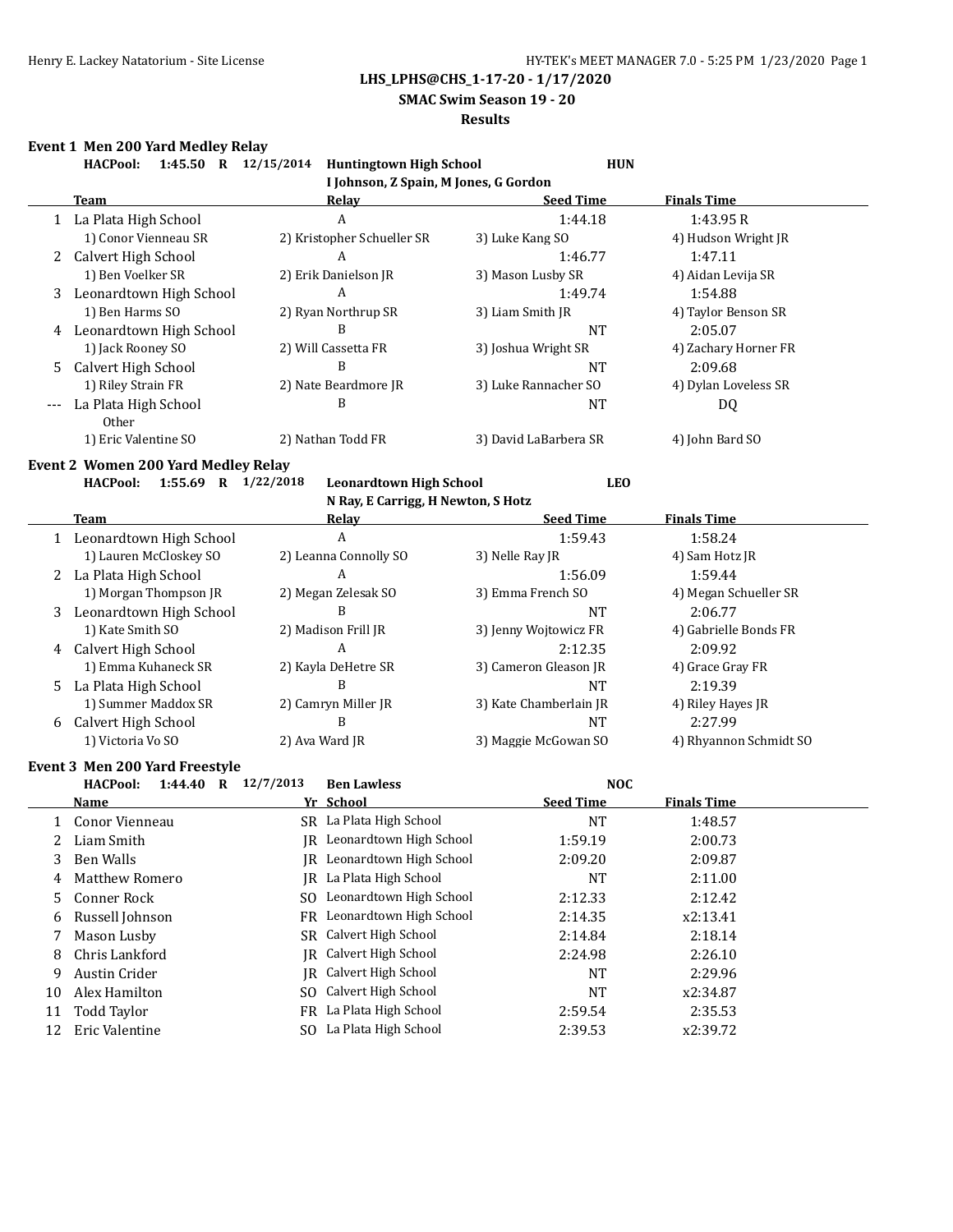### **SMAC Swim Season 19 - 20**

### **Results**

### **Event 4 Women 200 Yard Freestyle**

| <b>HACPool:</b><br>1:57.95<br>R | 12/7/2016<br><b>Hayley Newton</b> | <b>LEO</b>       |                    |
|---------------------------------|-----------------------------------|------------------|--------------------|
| <b>Name</b>                     | Yr School                         | <b>Seed Time</b> | <b>Finals Time</b> |
| Kaeleigh Cupples                | FR La Plata High School           | NT               | 2:06.42            |
| Laura Scott                     | SR Leonardtown High School        | 2:12.48          | 2:11.43            |
| Caroline Allred                 | FR Leonardtown High School        | 2:11.77          | 2:13.37            |
| Adrianne Allred                 | FR Leonardtown High School        | 2:17.64          | 2:14.87            |
| Christina Balaton               | Leonardtown High School<br>IR-    | 2:16.98          | x2:16.18           |
| Emma Kuhaneck                   | SR Calvert High School            | 2:20.22          | 2:20.24            |
| Skye Fleckenstein               | <b>IR</b> Calvert High School     | 2:30.47          | 2:34.71            |
| <b>Riley Haves</b>              | La Plata High School<br>IR-       | 2:36.46          | 2:40.22            |
| Camryn Miller                   | La Plata High School<br>IR-       | NT               | 2:43.64            |
| Calliope Millman                | Calvert High School<br>IR         | 3:08.63          | 3:10.29            |
| Madeline Schmidt                | La Plata High School<br>FR        | 3:08.92          | x3:16.87           |
| Ryleigh Berry                   | SO Calvert High School            | <b>NT</b>        | x3:26.32           |
|                                 |                                   |                  |                    |

## **Event 5 Men 200 Yard IM**

|    | <b>HACPool:</b><br>1:59.33<br>R | 1/8/2020<br><b>Jaydon Cunningham</b> | <b>NOC</b>       |                    |  |
|----|---------------------------------|--------------------------------------|------------------|--------------------|--|
|    | Name                            | Yr School                            | <b>Seed Time</b> | <b>Finals Time</b> |  |
|    | Jimmy Wojtowicz                 | Leonardtown High School<br>SO.       | 2:10.94          | 2:11.26            |  |
|    | Erik Danielson                  | Calvert High School<br>IR.           | 2:12.59          | 2:11.59            |  |
| 3  | Alex Konecny                    | Leonardtown High School<br>SR        | <b>NT</b>        | 2:15.78            |  |
|    | 4 Ryan Northrup                 | Leonardtown High School<br>SR        | 2:21.96          | 2:23.36            |  |
|    | 5 Dylan Thompkins               | La Plata High School<br>SO.          | 2:24.17          | 2:24.68            |  |
| 6  | Luke Kang                       | La Plata High School<br>SO.          | 2:26.48          | 2:25.08            |  |
|    | Jeff Rivas                      | Calvert High School<br>SO.           | 2:32.93          | 2:36.58            |  |
| 8  | Luke Wichrowski                 | Leonardtown High School<br>IR.       | 2:37.70          | x2:37.53           |  |
| 9  | Samuel Grange                   | La Plata High School<br>IR           | 2:41.26          | 2:41.36            |  |
| 10 | Jackson Saunders                | La Plata High School<br>SO.          | 2:50.20          | x2:44.26           |  |
| 11 | Chase Foveaux                   | Calvert High School<br>FR            | 2:48.84          | 2:48.46            |  |
| 12 | Andrew Sferra                   | Calvert High School<br>SO.           | 3:09.53          | x3:09.64           |  |

#### **Event 6 Women 200 Yard IM**

|    | вуенто моніен 200 таги пл      |            |                            |                  |                    |
|----|--------------------------------|------------|----------------------------|------------------|--------------------|
|    | <b>HACPool:</b><br>$2:10.95$ R | 1/4/2019   | <b>Madeline Frick</b>      | <b>HUN</b>       |                    |
|    | Name                           |            | Yr School                  | <b>Seed Time</b> | Finals Time        |
|    | Nelle Ray                      |            | JR Leonardtown High School | 2:18.85          | 2:19.10            |
|    | Lauren McCloskey               | SO.        | Leonardtown High School    | 2:29.37          | 2:29.35            |
| 3  | Sarah Pierce                   | SR         | Leonardtown High School    | 2:34.66          | 2:35.45            |
| 4  | Megan Zelesak                  | SO.        | La Plata High School       | 2:39.44          | 2:37.92            |
| 5  | Alexis Jarrett                 | SO.        | Leonardtown High School    | 2:38.03          | x2:39.37           |
| 6  | Kiera Grange                   | FR         | La Plata High School       | 2:46.09          | 2:45.47            |
|    | Grace Gray                     | FR.        | Calvert High School        | 2:48.71          | 2:48.83            |
| 8  | Maggie McGowan                 | SO.        | Calvert High School        | 2:57.88          | 2:57.66            |
| 9  | Megan Anderson                 | SO.        | La Plata High School       | 3:09.86          | 3:09.85            |
| 10 | Abigail Simmons                | FR.        | Calvert High School        | 3:11.10          | 3:10.00            |
| 11 | Kayla Grange                   | SO.        | La Plata High School       | 2:48.27          | x3:16.84           |
| 12 | Kayla West                     | IR         | Calvert High School        | 3:38.52          | x3:39.22           |
|    | Event 7 Men 50 Yard Freestyle  |            |                            |                  |                    |
|    | <b>HACPool:</b><br>22.69 R     | 12/15/2014 | <b>Dean Pinno</b>          | <b>LEO</b>       |                    |
|    | Name                           |            | Yr School                  | <b>Seed Time</b> | <b>Finals Time</b> |
|    | Kristopher Schueller           |            | SR La Plata High School    | 22.47            | 22.40R             |
|    | Ben Harms                      |            | SO Leonardtown High School | 23.84            | 24.01              |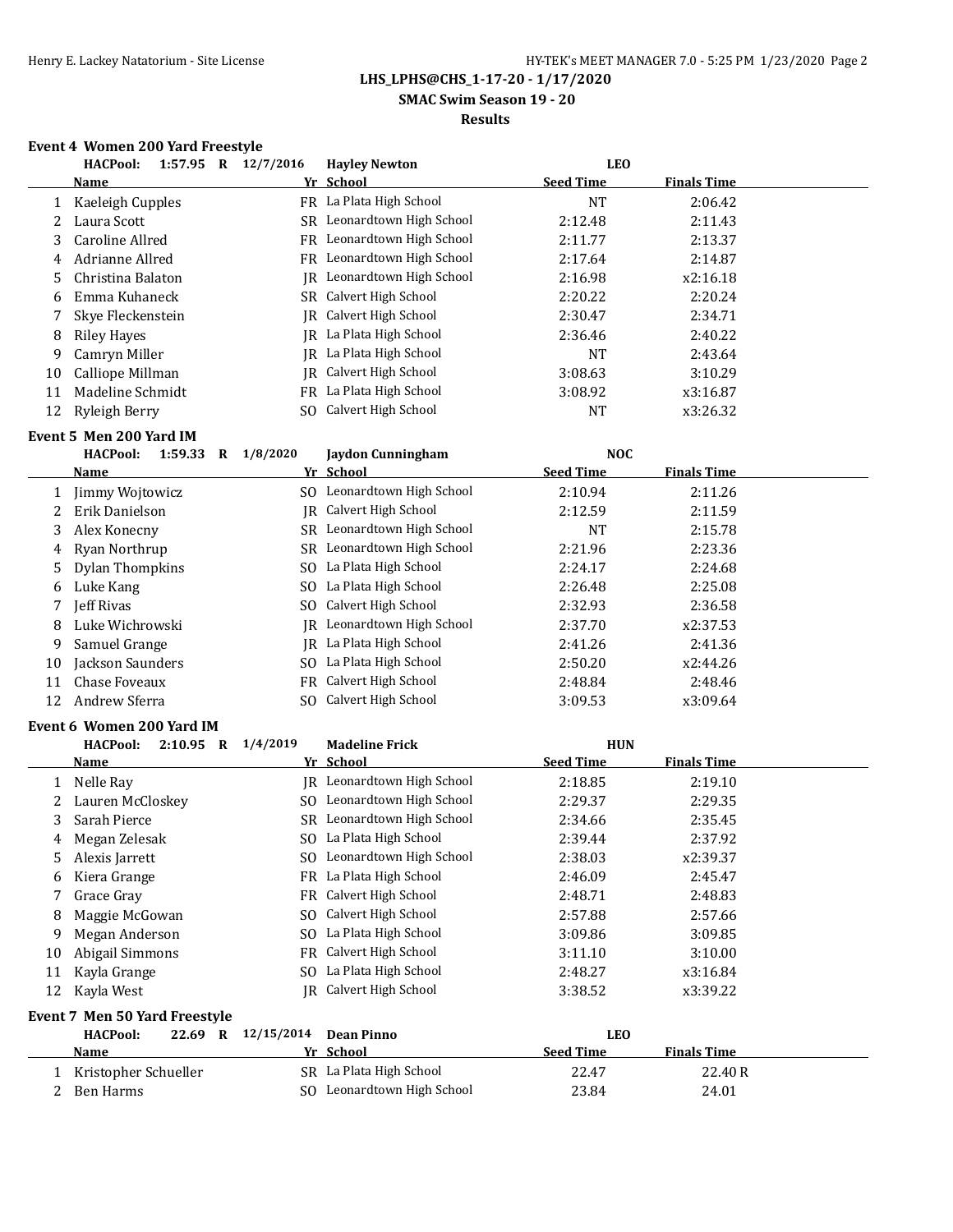**SMAC Swim Season 19 - 20**

#### **Results**

## **(Event 7 Men 50 Yard Freestyle)**

|    | Name                                    |           | Yr School                              | <b>Seed Time</b>                                     | <b>Finals Time</b>         |  |
|----|-----------------------------------------|-----------|----------------------------------------|------------------------------------------------------|----------------------------|--|
| 3  | Aidan Levija                            |           | SR Calvert High School                 | 23.93                                                | 24.32                      |  |
| 4  | Taylor Benson                           |           | SR Leonardtown High School             | 25.13                                                | 25.13                      |  |
| 5  | Hudson Wright                           |           | IR La Plata High School                | 25.25                                                | 25.19                      |  |
| 6  | Noah Breske                             |           | SR Calvert High School                 | 25.77                                                | 25.79                      |  |
|    | Zach Jamsiuk                            |           | SO Leonardtown High School             | 25.89                                                | 26.09                      |  |
| 8  | Samuel Cassetta                         |           | IR Leonardtown High School             | 27.24                                                | x28.07                     |  |
| 9  | Nathan Todd                             |           | FR La Plata High School                | 28.58                                                | 28.19                      |  |
| 10 | Dylan Loveless                          |           | SR Calvert High School                 | 28.98                                                | 31.14                      |  |
| 11 | Matthew Bearden                         |           | SO La Plata High School                | 33.84                                                | x32.02                     |  |
| 12 | Michael Proctor                         |           | SR Calvert High School                 | 36.78                                                | x36.09                     |  |
|    | <b>Event 8 Women 50 Yard Freestyle</b>  |           |                                        |                                                      |                            |  |
|    | <b>HACPool:</b><br>25.25<br>$\mathbf R$ | 1/11/2017 | Lauren Grand                           | <b>PTX</b>                                           |                            |  |
|    | $\mathbf{M}$ and $\mathbf{M}$           |           | $V_{\rm eff}$ $C_{\rm eff}$ $\sim$ $1$ | $C_{\rm{max}}$ and $T_{\rm{max}}$ and $T_{\rm{max}}$ | <b>The collect Planets</b> |  |

|     | <b>Name</b>         | Yr School                     | <b>Seed Time</b> | <b>Finals Time</b> |
|-----|---------------------|-------------------------------|------------------|--------------------|
|     | Megan Schueller     | SR La Plata High School       | 25.28            | 24.95 R            |
|     | Emma French         | SO La Plata High School       | 27.26            | 27.35              |
| 3   | Amaya Duke          | SO Leonardtown High School    | 26.69            | 27.37              |
| 4   | Gabrielle Bonds     | FR Leonardtown High School    | 26.86            | 27.63              |
|     | 5 Josilyn Pilkerton | SR Leonardtown High School    | 27.92            | 28.45              |
| 6   | Kayla DeHetre       | SR Calvert High School        | 28.70            | 28.50              |
|     | Summer Maddox       | SR La Plata High School       | 28.05            | 29.26              |
| 8   | Shelen Savarese     | SR Leonardtown High School    | 29.45            | x29.34             |
| 9   | Johna Bubin         | <b>IR</b> Calvert High School | 33.18            | 31.94              |
| 10  | Morgan Gleason      | SO La Plata High School       | 34.59            | x33.86             |
| 11  | Gabi McDowell       | FR Calvert High School        | 36.54            | 34.11              |
| 12. | Rhyannon Schmidt    | SO Calvert High School        | 35.91            | x34.52             |
|     |                     |                               |                  |                    |

## **Event 11 Men 100 Yard Butterfly**

|    | <b>HACPool:</b><br>54.71<br>R | 1/18/2013 | <b>Ben Lawless</b>         | <b>NOC</b>       |                    |  |
|----|-------------------------------|-----------|----------------------------|------------------|--------------------|--|
|    | Name                          |           | Yr School                  | <b>Seed Time</b> | <b>Finals Time</b> |  |
|    | 1 Zach Claus                  |           | SR Leonardtown High School | 55.88            | 56.95              |  |
|    | 2 Ben Voelker                 |           | SR Calvert High School     | 55.90            | 57.40              |  |
|    | 3 Jimmy Wojtowicz             |           | SO Leonardtown High School | 58.68            | 1:00.55            |  |
| 4  | Luke Kang                     |           | SO La Plata High School    | 1:04.08          | 1:04.37            |  |
|    | 5 Joshua Wright               |           | SR Leonardtown High School | 1:05.07          | 1:05.19            |  |
|    | 6 <b>Jeff Rivas</b>           |           | SO Calvert High School     | 1:05.97          | 1:11.09            |  |
|    | Samuel Grange                 |           | IR La Plata High School    | 1:08.71          | 1:11.54            |  |
| 8  | Luke Rannacher                |           | SO Calvert High School     | 1:15.17          | 1:15.67            |  |
| 9  | Caleb Bryan                   |           | SO Leonardtown High School | <b>NT</b>        | x1:17.53           |  |
| 10 | David LaBarbera               |           | SR La Plata High School    | 1:25.82          | 1:27.31            |  |
| 11 | Andrew Sferra                 |           | SO Calvert High School     | 1:38.99          | x1:36.88           |  |

### **Event 12 Women 100 Yard Butterfly**

|    | <b>HACPool:</b><br>59.11 R | 1/3/2020 | <b>Madeline Frick</b>             | <b>HUN</b>       |                    |  |
|----|----------------------------|----------|-----------------------------------|------------------|--------------------|--|
|    | Name                       |          | Yr School                         | <b>Seed Time</b> | <b>Finals Time</b> |  |
|    | Nelle Ray                  |          | JR Leonardtown High School        | 1:00.06          | 1:00.77            |  |
|    | 2 Sam Hotz                 |          | <b>IR</b> Leonardtown High School | NT               | 1:05.76            |  |
|    | Sarah Pierce               |          | SR Leonardtown High School        | 1:08.87          | 1:08.74            |  |
|    | 4 Emma French              |          | SO La Plata High School           | 1:07.36          | 1:08.85            |  |
| 5. | Jenny Wojtowicz            |          | FR Leonardtown High School        | 1:07.32          | x1:10.86           |  |
| b. | Cameron Gleason            |          | JR Calvert High School            | 1:19.01          | 1:18.23            |  |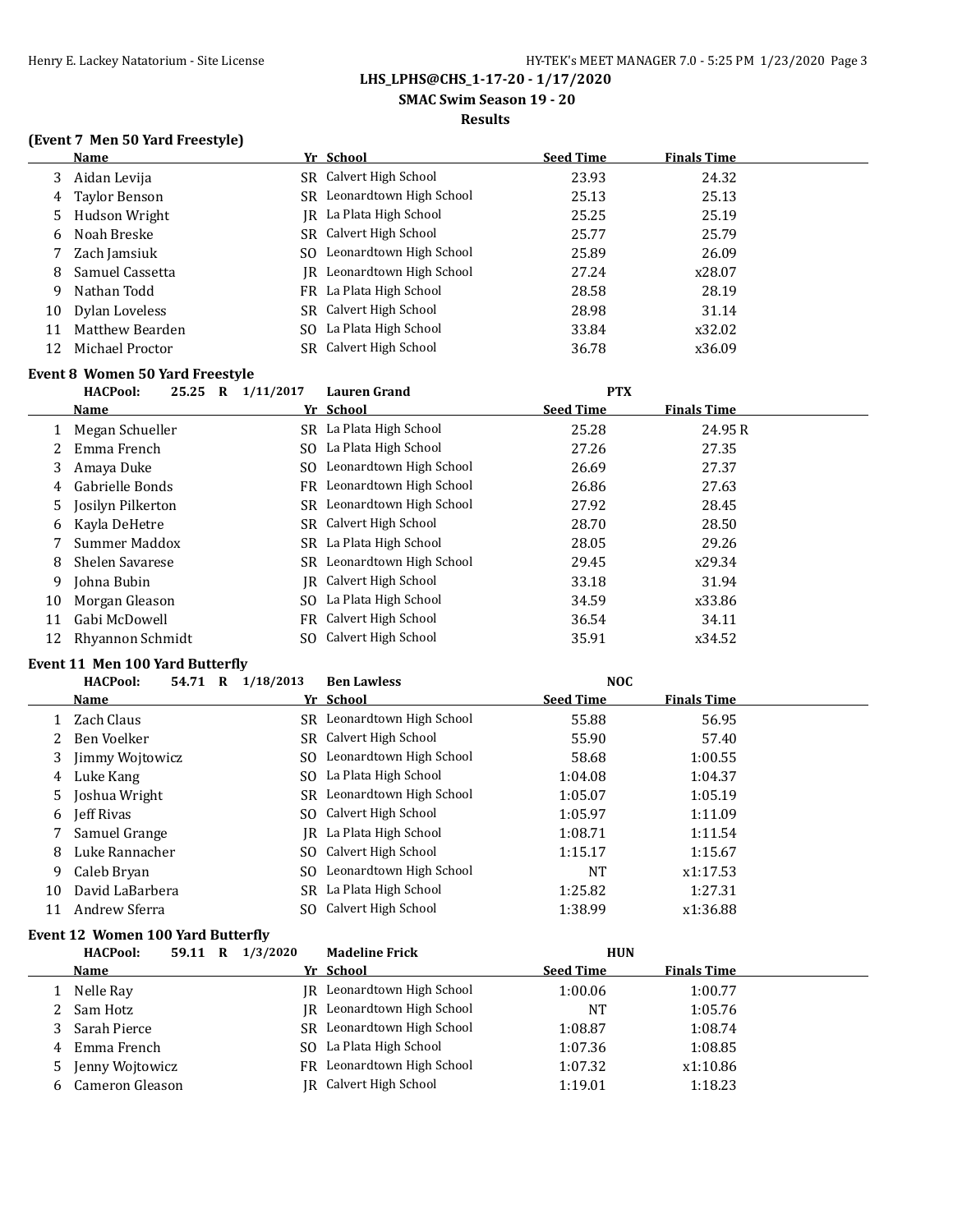**SMAC Swim Season 19 - 20**

#### **Results**

## **(Event 12 Women 100 Yard Butterfly)**

|    | Name            |    | Yr School               | <b>Seed Time</b> | <b>Finals Time</b> |
|----|-----------------|----|-------------------------|------------------|--------------------|
|    | Riley Hayes     |    | IR La Plata High School | 1:19.48          | 1:21.79            |
| 8  | Maggie McGowan  |    | SO Calvert High School  | 1:21.50          | 1:22.68            |
| q  | Ava Ward        |    | IR Calvert High School  | 1:28.41          | 1:30.35            |
| 10 | Abigail Simmons |    | FR Calvert High School  | 1:29.90          | x1:34.73           |
|    | Morgan Thompson |    | IR La Plata High School | 1:09.27          | DQ                 |
|    | One hand touch  |    |                         |                  |                    |
|    | Sarah LaBarbera | SR | La Plata High School    | 1:18.26          | <b>NS</b>          |

### **Event 13 Men 100 Yard Freestyle**

|    | <b>HACPool:</b><br>48.01 R | 12/7/2013 | <b>Ben Lawless</b>         | <b>NOC</b>       |                    |  |
|----|----------------------------|-----------|----------------------------|------------------|--------------------|--|
|    | Name                       |           | Yr School                  | <b>Seed Time</b> | <b>Finals Time</b> |  |
|    | Conor Vienneau             |           | SR La Plata High School    | 48.67            | 49.41              |  |
| 2  | Aidan Levija               |           | SR Calvert High School     | 54.14            | 54.01              |  |
| 3  | Alex Konecny               |           | SR Leonardtown High School | 53.33            | 54.09              |  |
| 4  | Liam Smith                 | IR        | Leonardtown High School    | 54.04            | 54.86              |  |
| 5. | Zach Jamsiuk               |           | SO Leonardtown High School | 56.64            | 57.86              |  |
| 6  | Hudson Wright              | IR -      | La Plata High School       | 59.23            | 59.50              |  |
|    | Andy Loesch                |           | FR Leonardtown High School | NT               | x1:01.19           |  |
| 8  | Riley Strain               |           | FR Calvert High School     | 1:05.08          | 1:02.41            |  |
| 9  | Nate Beardmore             |           | IR Calvert High School     | 1:05.24          | 1:04.25            |  |
| 10 | John Bard                  |           | SO La Plata High School    | NT               | 1:05.03            |  |
| 11 | Alex Hamilton              |           | SO Calvert High School     | 1:05.12          | x1:06.26           |  |
| 12 | Todd Taylor                |           | FR La Plata High School    | 1:11.76          | x1:13.31           |  |

## **Event 14 Women 100 Yard Freestyle**

|    | <b>HACPool:</b><br>54.35 | 1/22/2018<br>R | <b>Hayley Newton</b>       | <b>LEO</b>       |                    |  |
|----|--------------------------|----------------|----------------------------|------------------|--------------------|--|
|    | <b>Name</b>              |                | Yr School                  | <b>Seed Time</b> | <b>Finals Time</b> |  |
|    | Megan Schueller          |                | SR La Plata High School    | 57.20            | 57.36              |  |
|    | Caroline Allred          | FR             | Leonardtown High School    | 1:00.19          | 1:00.59            |  |
| 3  | Kate Smith               | SO.            | Leonardtown High School    | 1:01.15          | 1:01.26            |  |
| 4  | Leanna Connolly          | SO.            | Leonardtown High School    | 1:00.97          | 1:01.44            |  |
| 5. | Shelen Savarese          |                | SR Leonardtown High School | 1:03.71          | x1:03.28           |  |
| 6  | Summer Maddox            |                | SR La Plata High School    | 1:04.98          | 1:04.91            |  |
|    | Kate Chamberlain         | IR-            | La Plata High School       | 1:08.43          | 1:07.86            |  |
| 8  | Skye Fleckenstein        | IR-            | Calvert High School        | 1:12.86          | 1:11.17            |  |
| 9  | Summer Collins           | SO.            | La Plata High School       | 1:11.93          | x1:14.27           |  |
| 10 | Annabella Falcao         | SO.            | Calvert High School        | 1:18.32          | 1:15.21            |  |
| 11 | Vina Vo                  |                | JR Calvert High School     | 1:15.35          | 1:17.06            |  |
| 12 | Gabi McDowell            |                | FR Calvert High School     | 1:21.69          | x1:17.95           |  |
|    |                          |                |                            |                  |                    |  |

### **Event 15 Men 500 Yard Freestyle**

|   | 4:35.53 R 1/31/2014<br><b>HACPool:</b> | <b>Ben Lawless</b>         | <b>NOC</b>       |                    |  |
|---|----------------------------------------|----------------------------|------------------|--------------------|--|
|   | Name                                   | Yr School                  | <b>Seed Time</b> | <b>Finals Time</b> |  |
|   | Dylan Thompkins                        | SO La Plata High School    | 6:03.68          | 5:43.87            |  |
| 2 | Taylor Benson                          | SR Leonardtown High School | <b>NT</b>        | 5:53.71            |  |
|   | Matthew Romero                         | IR La Plata High School    | 5:53.57          | 5:59.59            |  |
| 4 | Conner Rock                            | SO Leonardtown High School | 5:56.56          | 6:03.33            |  |
| 5 | Mason Lusby                            | SR Calvert High School     | 6:30.33          | 6:29.34            |  |
|   | Chris Lankford                         | IR Calvert High School     | 7:00.81          | 6:45.54            |  |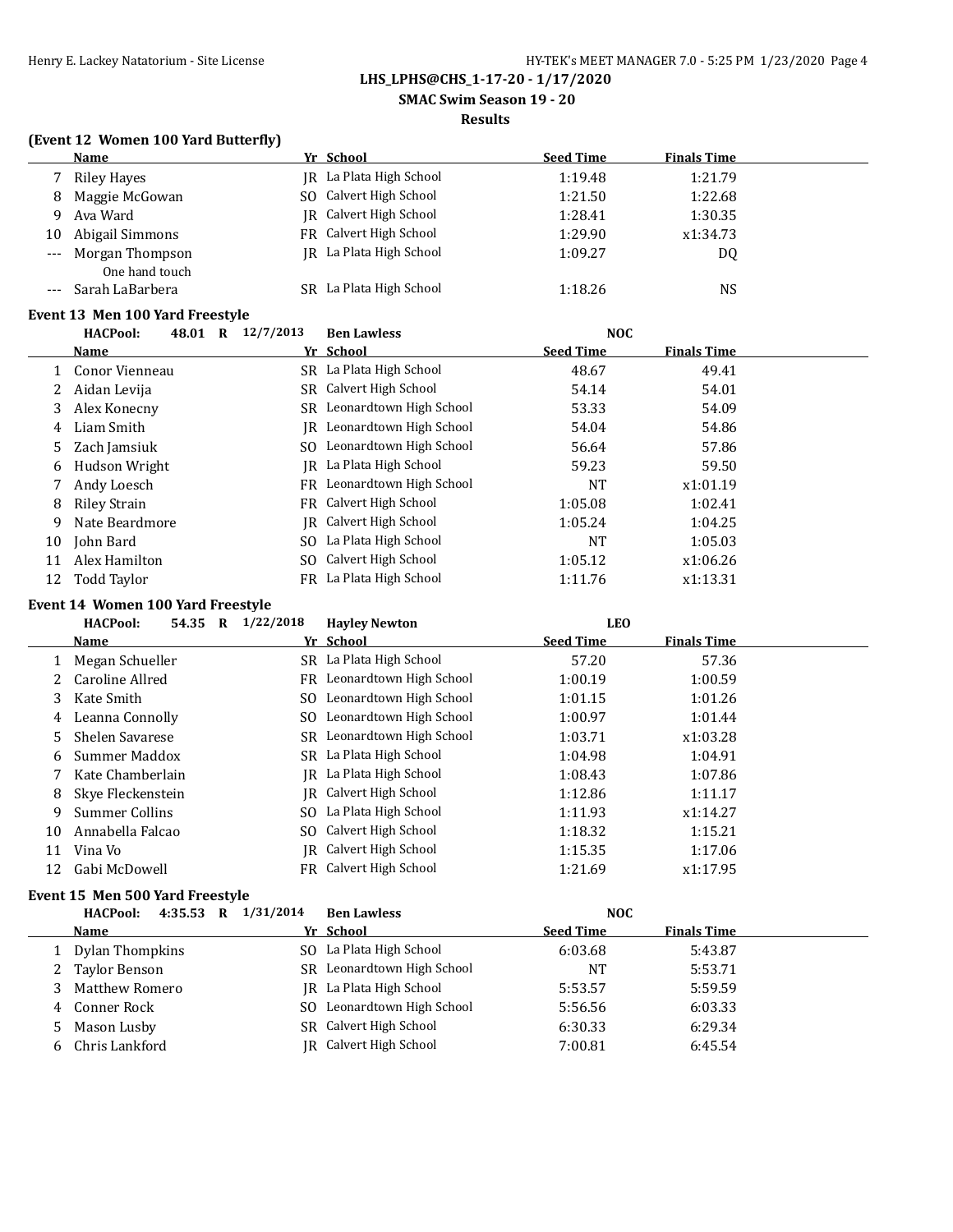**SMAC Swim Season 19 - 20**

#### **Results**

### **Event 16 Women 500 Yard Freestyle**

|    | 5:22.00 R 1/22/2018<br><b>HACPool:</b>   |     | <b>Nelle Rav</b>                             | <b>LEO</b>             |                            |
|----|------------------------------------------|-----|----------------------------------------------|------------------------|----------------------------|
|    | Name                                     |     | Yr School                                    | <b>Seed Time</b>       | <b>Finals Time</b>         |
|    | Laura Scott                              |     | SR Leonardtown High School                   | 6:02.07                | 6:02.83                    |
|    | Emma Kuhaneck                            | SR  | Calvert High School                          | 6:17.23                | 6:10.16                    |
| 3  | Jenny Wojtowicz                          |     | FR Leonardtown High School                   | 5:46.59                | 6:20.34                    |
| 4  | Kiera Grange                             |     | FR La Plata High School                      | 6:50.95                | 6:40.66                    |
| 5  | Kayla Leonard                            |     | SR La Plata High School                      | 6:53.86                | 7:03.10                    |
| 6  | Victoria Vo                              | SO. | Calvert High School                          | 8:17.35                | 8:18.20                    |
|    | Event 17 Men 200 Yard Freestyle Relay    |     |                                              |                        |                            |
|    | <b>HACPool:</b><br>1:33.16 R $1/18/2013$ |     | <b>Northern High School</b>                  | <b>NOC</b>             |                            |
|    |                                          |     | N Goszkowicz, K Horak, T Cranford, B Lawless |                        |                            |
|    | Team                                     |     | <b>Relay</b>                                 | <b>Seed Time</b>       | <b>Finals Time</b>         |
| 1  | La Plata High School                     |     | A                                            | 1:35.33                | 1:33.62                    |
|    | 1) Conor Vienneau SR                     |     | 2) Hudson Wright JR                          | 3) Luke Kang SO        | 4) Kristopher Schueller SR |
|    | Leonardtown High School                  |     | A                                            | 1:35.91                | 1:36.14                    |
|    | 1) Ben Harms SO                          |     | 2) Jimmy Wojtowicz SO                        | 3) Alex Konecny SR     | 4) Zach Claus SR           |
| 3  | Calvert High School                      |     | A                                            | 1:38.70                | 1:37.18                    |
|    | 1) Erik Danielson JR                     |     | 2) Noah Breske SR                            | 3) Ben Voelker SR      | 4) Aidan Levija SR         |
| 4  | Leonardtown High School                  |     | B                                            | <b>NT</b>              | 1:48.23                    |
|    | 1) Russell Johnson FR                    |     | 2) Zachary Horner FR                         | 3) Andy Loesch FR      | 4) Zach Jamsiuk SO         |
| 5. | La Plata High School                     |     | B                                            | <b>NT</b>              | 1:49.52                    |
|    | 1) Dylan Thompkins SO                    |     | 2) Nathan Todd FR                            | 3) Jackson Saunders SO | 4) Samuel Grange JR        |
| 6  | Calvert High School                      |     | B                                            | <b>NT</b>              | 1:50.43                    |
|    | 1) Jeff Rivas SO                         |     | 2) Nate Beardmore JR                         | 3) Austin Crider JR    | 4) Alex Hamilton SO        |
|    | Event 18 Women 200 Yard Freestyle Relay  |     |                                              |                        |                            |

### **Event 18 Women 200 Yard Freestyle Relay**

|    | $1:47.62$ R<br><b>HACPool:</b> | 1/13/2012<br><b>Leonardtown High School</b> | <b>LEO</b>             |                        |
|----|--------------------------------|---------------------------------------------|------------------------|------------------------|
|    |                                | M Branaman, E Mallory, M Wood, H Ray        |                        |                        |
|    | <b>Team</b>                    | Relay                                       | <b>Seed Time</b>       | <b>Finals Time</b>     |
|    | Leonardtown High School        | A                                           | 1:50.23                | 1:46.15R               |
|    | 1) Sam Hotz JR                 | 2) Nelle Ray JR                             | 3) Amaya Duke SO       | 4) Gabrielle Bonds FR  |
|    | La Plata High School           | A                                           | 1:48.19                | 1:46.73R               |
|    | 1) Kaeleigh Cupples FR         | 2) Morgan Thompson JR                       | 3) Emma French SO      | 4) Megan Schueller SR  |
| 3  | Leonardtown High School        | B                                           | NT                     | 1:54.78                |
|    | 1) Adrianne Allred FR          | 2) Josilyn Pilkerton SR                     | 3) Leanna Connolly SO  | 4) Caroline Allred FR  |
| 4  | Calvert High School            | A                                           | 2:00.10                | 2:08.15                |
|    | 1) Kayla DeHetre SR            | 2) Johna Bubin JR                           | 3) Calliope Millman JR | 4) Maggie McGowan SO   |
| 5. | La Plata High School           | B                                           | NT                     | 2:10.38                |
|    | 1) Jenna McCowan FR            | 2) Kate Chamberlain JR                      | 3) Morgan Gleason SO   | 4) Summer Collins SO   |
| 6  | Calvert High School            | B                                           | <b>NT</b>              | 2:16.53                |
|    | 1) Vina Vo JR                  | 2) Gabi McDowell FR                         | 3) Rhyannon Schmidt SO | 4) Annabella Falcao SO |

## **Event 19 Men 100 Yard Backstroke**

|   | <b>HACPool:</b>   | 53.58 | R | 1/21/2015 | Chris Kahl                 | <b>PTX</b>       |                    |  |
|---|-------------------|-------|---|-----------|----------------------------|------------------|--------------------|--|
|   | <b>Name</b>       |       |   |           | Yr School                  | <b>Seed Time</b> | <b>Finals Time</b> |  |
|   | Ben Voelker       |       |   | SR.       | Calvert High School        | 55.79            | 56.02              |  |
|   | 2 Zach Claus      |       |   | SR.       | Leonardtown High School    | NT               | 58.19              |  |
| 3 | Ben Harms         |       |   | SO.       | Leonardtown High School    | 1:05.62          | 1:05.85            |  |
|   | 4 Riley Strain    |       |   |           | FR Calvert High School     | 1:13.29          | 1:11.48            |  |
|   | 5 Caleb Bryan     |       |   |           | SO Leonardtown High School | 1:13.09          | 1:12.08            |  |
|   | 6 Russell Johnson |       |   | FR        | Leonardtown High School    | 1:16.64          | x1:17.05           |  |
|   | Jackson Saunders  |       |   | SO.       | La Plata High School       | 1:18.10          | 1:17.68            |  |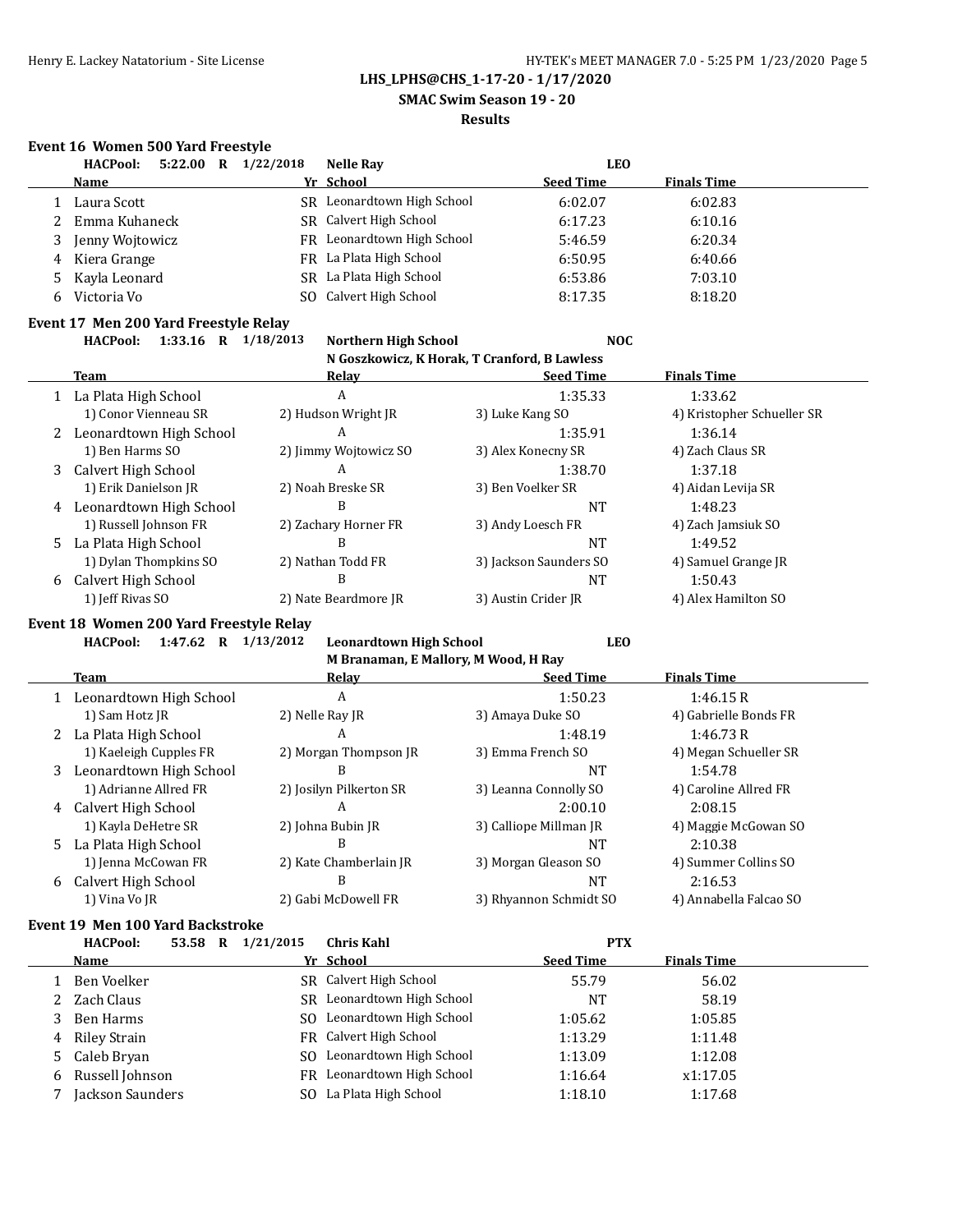# **SMAC Swim Season 19 - 20**

### **Results**

## **(Event 19 Men 100 Yard Backstroke)**

|    | Name                | Yr School                   | <b>Seed Time</b> | <b>Finals Time</b> |
|----|---------------------|-----------------------------|------------------|--------------------|
| 8  | John Bard           | SO La Plata High School     | 1:20.71          | 1:21.72            |
| q  | Luke Rannacher      | SO Calvert High School      | 1:23.93          | 1:24.10            |
| 10 | Michael Proctor     | SR Calvert High School      | <b>NT</b>        | x1:31.93           |
| 11 | David LaBarbera     | La Plata High School<br>SR. | 1:38.60          | 1:38.22            |
| 12 | Alexander Vigneault | FR La Plata High School     | 1:58.18          | x2:00.21           |

### **Event 20 Women 100 Yard Backstroke**

|       | <b>HACPool:</b><br>59.92<br>$\bf R$ | 1/8/2020 | Alexia Zaidi                  | <b>NOC</b>       |                    |
|-------|-------------------------------------|----------|-------------------------------|------------------|--------------------|
|       | Name                                |          | Yr School                     | <b>Seed Time</b> | <b>Finals Time</b> |
|       | 1 Kate Smith                        | SO.      | Leonardtown High School       | 1:07.87          | 1:05.37            |
|       | Lauren McCloskey                    | SO.      | Leonardtown High School       | 1:06.14          | 1:05.56            |
| 3     | Morgan Thompson                     | IR       | La Plata High School          | 1:11.67          | 1:11.53            |
| 4     | Adrianne Allred                     |          | FR Leonardtown High School    | 1:10.12          | 1:12.04            |
| 5.    | Rachel deBrabander                  |          | SR Leonardtown High School    | 1:11.61          | x1:13.86           |
| 6     | Cameron Gleason                     |          | IR Calvert High School        | 1:15.32          | 1:15.70            |
|       | Grace Gray                          |          | FR Calvert High School        | 1:16.31          | 1:18.42            |
| 8     | Kayla Leonard                       |          | SR La Plata High School       | 1:21.06          | 1:21.69            |
| 9     | Megan Anderson                      |          | SO La Plata High School       | 1:27.55          | 1:27.37            |
| 10    | Vina Vo                             |          | IR Calvert High School        | 1:27.51          | 1:30.87            |
| 11    | Kayla West                          |          | <b>IR</b> Calvert High School | <b>NT</b>        | x1:42.67           |
| $---$ | Erica Anderson                      |          | FR La Plata High School       | 1:30.50          | DQ                 |
|       | Not on back off wall                |          |                               |                  |                    |

#### **Event 21 Men 100 Yard Breaststroke**

|    | HACPool:<br>1:02.42<br>R | 12/12/2018<br><b>Kristopher Schueller</b> | <b>LAP</b>       |                    |
|----|--------------------------|-------------------------------------------|------------------|--------------------|
|    | <b>Name</b>              | Yr School                                 | <b>Seed Time</b> | <b>Finals Time</b> |
|    | Kristopher Schueller     | SR La Plata High School                   | 58.88            | 1:00.60R           |
|    | Erik Danielson           | <b>IR</b> Calvert High School             | 1:05.71          | 1:04.15            |
| 3  | Ryan Northrup            | Leonardtown High School<br>SR             | 1:08.83          | 1:10.47            |
| 4  | Noah Breske              | SR Calvert High School                    | 1:14.73          | 1:14.53            |
| 5  | Will Cassetta            | FR Leonardtown High School                | 1:15.81          | 1:17.00            |
| 6  | Luke Wichrowski          | Leonardtown High School<br>IR-            | 1:18.02          | 1:19.32            |
|    | Nate Beardmore           | Calvert High School<br>IR-                | 1:18.43          | 1:19.71            |
| 8  | Victor Dela Cuesta       | Leonardtown High School<br>FR             | 1:24.14          | x1:22.49           |
| 9  | Eric Valentine           | La Plata High School<br>SO.               | 1:23.50          | 1:26.92            |
| 10 | Nathan Todd              | FR La Plata High School                   | 1:28.42          | 1:26.98            |
| 11 | Chase Foveaux            | FR Calvert High School                    | 1:28.38          | x1:28.52           |

## **Event 22 Women 100 Yard Breaststroke**

|    | <b>HACPool:</b><br>1:08.26<br>R | 12/12/2018<br>Olivia Frick     | <b>HUN</b>                             |  |
|----|---------------------------------|--------------------------------|----------------------------------------|--|
|    | <b>Name</b>                     | Yr School                      | <b>Finals Time</b><br><b>Seed Time</b> |  |
|    | Kaeleigh Cupples                | FR La Plata High School        | 1:12.96<br>1:12.23                     |  |
|    | Megan Zelesak                   | La Plata High School<br>SO.    | 1:16.79<br>1:16.13                     |  |
| 3  | Leanna Connolly                 | Leonardtown High School<br>SO. | 1:18.04<br>1:17.63                     |  |
| 4  | Madison Frill                   | Leonardtown High School<br>IR- | 1:21.32<br>1:21.33                     |  |
|    | 5 Alexis Jarrett                | Leonardtown High School<br>SO. | 1:21.99<br>1:23.10                     |  |
|    | 6 Kayla DeHetre                 | SR Calvert High School         | 1:23.06<br>1:23.12                     |  |
|    | Camryn Miller                   | La Plata High School<br>IR     | 1:23.69<br>1:26.37                     |  |
| 8  | Christina Balaton               | Leonardtown High School<br>IR- | 1:22.16<br>x1:24.26                    |  |
| 9  | Johna Bubin                     | Calvert High School<br>IR-     | 1:38.25<br>1:37.79                     |  |
| 10 | Jenna McCowan                   | FR La Plata High School        | 1:36.65<br>x1:40.66                    |  |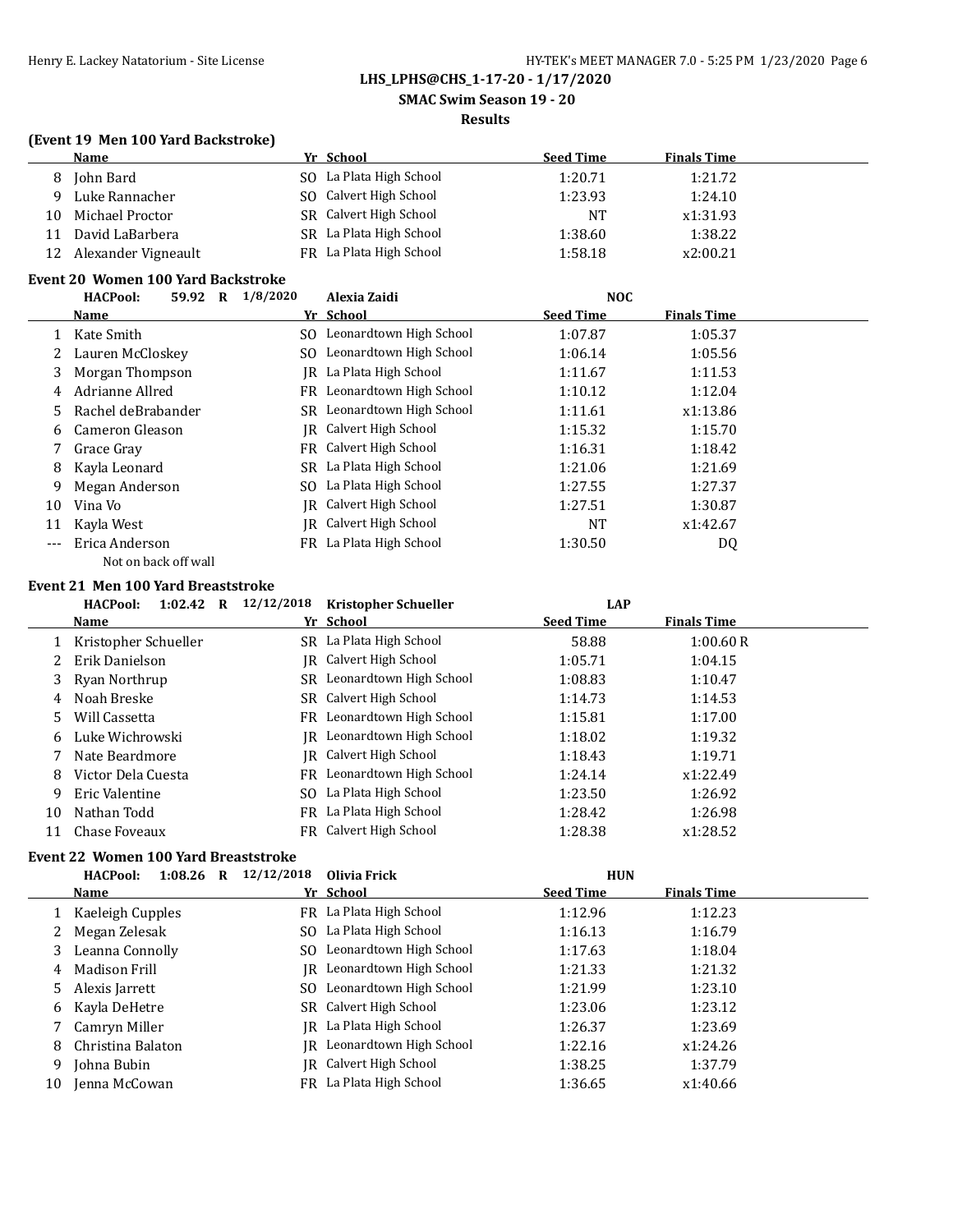**SMAC Swim Season 19 - 20**

#### **Results**

## **(Event 22 Women 100 Yard Breaststroke)**

|    | <b>Name</b>                             | Yr School               |                                | <b>Seed Time</b>                             | <b>Finals Time</b>     |
|----|-----------------------------------------|-------------------------|--------------------------------|----------------------------------------------|------------------------|
| 11 | Annabella Falcao                        |                         | SO Calvert High School         | 1:41.87                                      | 1:42.95                |
| 12 | Ava Ward                                | IR                      | Calvert High School            | 1:39.58                                      | x1:43.58               |
|    | Event 23 Men 400 Yard Freestyle Relay   |                         |                                |                                              |                        |
|    | 3:27.75 R 2/1/2013<br><b>HACPool:</b>   |                         | <b>Northern High School</b>    | <b>NOC</b>                                   |                        |
|    |                                         |                         |                                | T Cranford, N Goszkowicz, K Horak, B Lawless |                        |
|    | Team                                    | <b>Relay</b>            |                                | <b>Seed Time</b>                             | <b>Finals Time</b>     |
|    | 1 Leonardtown High School               | A                       |                                | 3:32.45                                      | 3:35.22                |
|    | 1) Liam Smith JR                        | 2) Jimmy Wojtowicz SO   |                                | 3) Alex Konecny SR                           | 4) Zach Claus SR       |
| 2  | Leonardtown High School                 | <sub>R</sub>            |                                | <b>NT</b>                                    | 3:53.29                |
|    | 1) Andy Loesch FR                       | 2) Zach Jamsiuk SO      |                                | 3) Ben Walls JR                              | 4) Taylor Benson SR    |
| 3  | La Plata High School                    | A                       |                                | 3:57.15                                      | 4:00.77                |
|    | 1) Matthew Romero JR                    | 2) Jackson Saunders SO  |                                | 3) Samuel Grange JR                          | 4) Dylan Thompkins SO  |
| 4  | Calvert High School                     | A                       |                                | 3:45.83                                      | 4:05.68                |
|    | 1) Mason Lusby SR                       | 2) Jeff Rivas SO        |                                | 3) Riley Strain FR                           | 4) Noah Breske SR      |
| 5  | Calvert High School                     | B                       |                                | 4:44.68                                      | 4:28.39                |
|    | 1) Andrew Sferra SO                     | 2) Chase Foveaux FR     |                                | 3) Chris Lankford JR                         | 4) Alex Hamilton SO    |
|    | 6 La Plata High School                  | B                       |                                | <b>NT</b>                                    | 4:44.83                |
|    | 1) Todd Taylor FR                       | 2) John Bard SO         |                                | 3) Eric Valentine SO                         | 4) Matthew Bearden SO  |
|    | Event 24 Women 400 Yard Freestyle Relay |                         |                                |                                              |                        |
|    | 3:47.97 R<br><b>HACPool:</b>            | 1/22/2018               | <b>Leonardtown High School</b> | <b>LEO</b>                                   |                        |
|    |                                         |                         | S Hotz, K Ng, N Ray, H Newton  |                                              |                        |
|    | <b>Team</b>                             | <b>Relay</b>            |                                | <b>Seed Time</b>                             | <b>Finals Time</b>     |
|    | 1 Leonardtown High School               | $\mathbf{A}$            |                                | 3:51.00                                      | 4:01.04                |
|    | 1) Gabrielle Bonds FR                   | 2) Caroline Allred FR   |                                | 3) Amaya Duke SO                             | 4) Sam Hotz JR         |
| 2  | Leonardtown High School                 | B                       |                                | <b>NT</b>                                    | 4:12.35                |
|    | 1) Adrianne Allred FR                   | 2) Laura Scott SR       |                                | 3) Kate Smith SO                             | 4) Jenny Wojtowicz FR  |
| 3  | Calvert High School                     | A                       |                                | 4:27.84                                      | 4:31.67                |
|    | 1) Emma Kuhaneck SR                     | 2) Skye Fleckenstein JR |                                | 3) Grace Gray FR                             | 4) Cameron Gleason JR  |
|    | 4 La Plata High School                  | A                       |                                | 4:04.59                                      | 4:50.48                |
|    | 1) Riley Hayes JR                       | 2) Summer Collins SO    |                                | 3) Kiera Grange FR                           | 4) Kaeleigh Cupples FR |
| 5  | Calvert High School                     | B                       |                                | <b>NT</b>                                    | 5:21.54                |
|    | 1) Abigail Simmons FR                   | 2) Victoria Vo SO       |                                | 3) Vina Vo JR                                | 4) Rhyannon Schmidt SO |
| 6  | La Plata High School                    | B                       |                                | <b>NT</b>                                    | 5:30.08                |
|    | 1) Lauren Anderson SO                   | 2) Devon Bragunier FR   |                                | 3) Emily Tonnessen FR                        | 4) Taylynn Taylor FR   |